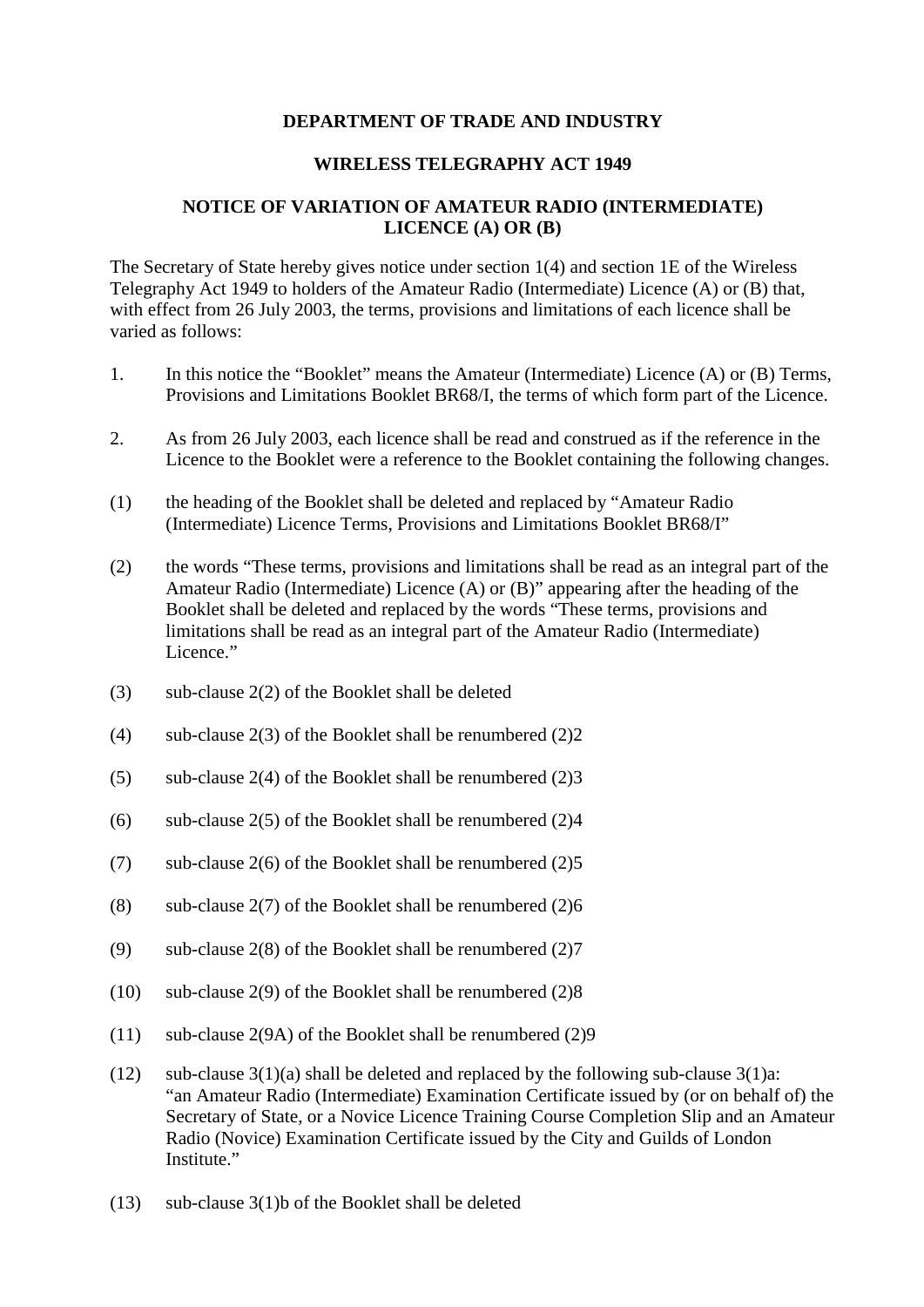- (14) the heading of the Schedule to the Booklet shall be deleted and replaced by "Amateur Radio (Intermediate) Licence Terms, Provisions and Limitations Booklet BR68/I"
- (15) the following Schedule shall be substituted for the Schedule to the Booklet (the notes to the Schedule shall remain unchanged).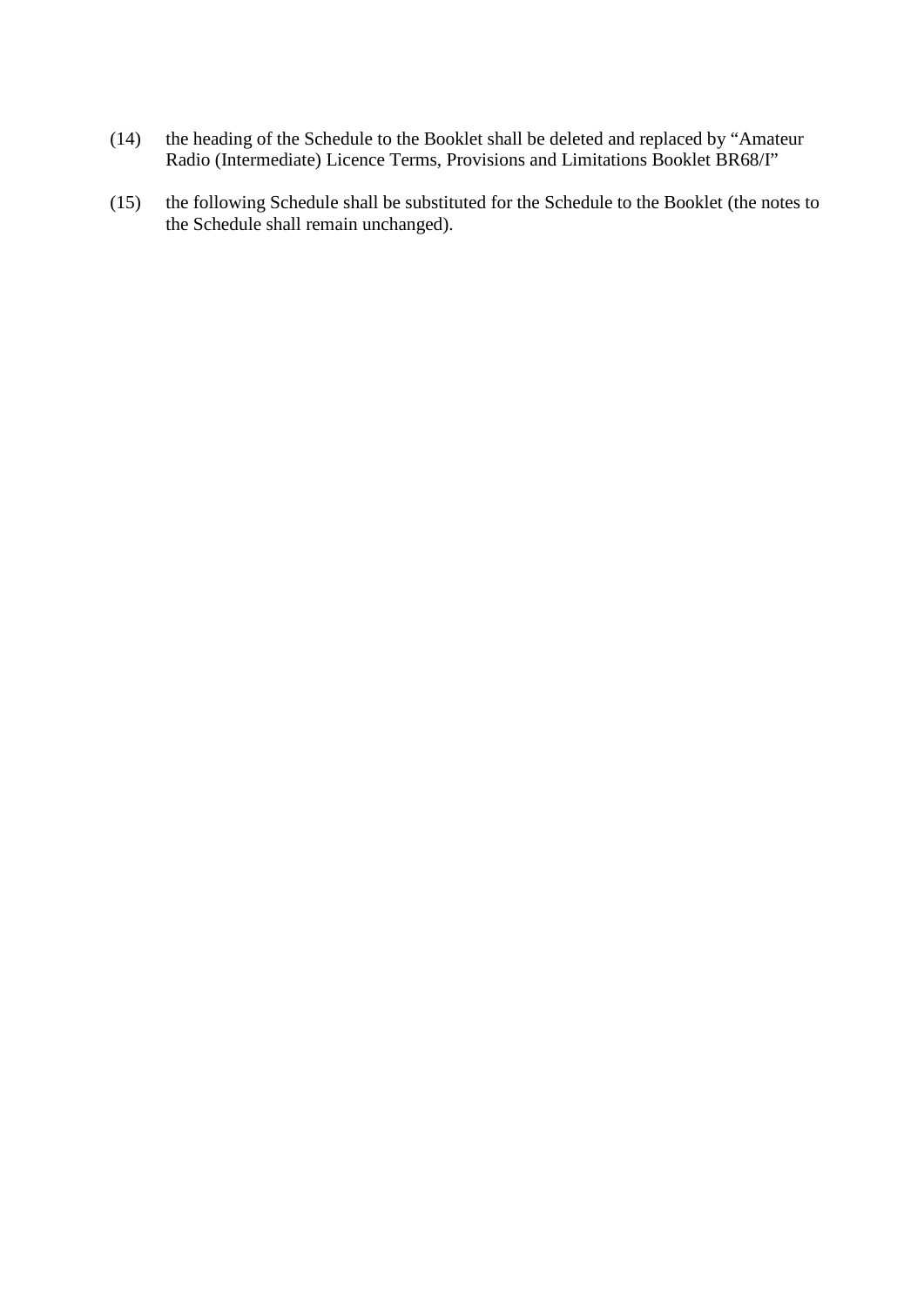## **The Schedule to Terms, Provisions and Limitations Booklet BR68/I (Amateur Radio (Intermediate) Licence)**

| $\mathbf{1}$                     | $\overline{2}$                                                                                                       | 3                                              | $\overline{4}$                              | 5                                                                     |
|----------------------------------|----------------------------------------------------------------------------------------------------------------------|------------------------------------------------|---------------------------------------------|-----------------------------------------------------------------------|
|                                  | <b>Status of Allocations in the United Kingdom to:</b>                                                               |                                                | <b>Maximum</b><br>Power level in            |                                                                       |
| Frequency<br><b>Bands in MHz</b> | <b>The Amateur Service</b>                                                                                           | <b>The Amateur</b><br><b>Satellite Service</b> | Watts (dB<br>relative to 1 W)<br><b>PEP</b> | Mode of<br><b>Transmission</b>                                        |
| 0.1357-0.1378                    | Secondary. Available on the basis of<br>non-interference to other services<br>(inside or outside the United Kingdom) |                                                | $1 W (0 dBW)$ erp                           |                                                                       |
| 1.810-1.830                      | Primary. Available on the basis of non-<br>interference to other services (outside<br>the United Kingdom)            | (not allocated)                                | 50 W (17 dBW)                               |                                                                       |
| 1.830-1.850                      | Primary                                                                                                              |                                                |                                             | Morse<br>Telephony<br><b>RTTY</b><br>Data<br>Facsimile<br><b>SSTV</b> |
| 1.850-2.000                      | Available on the basis of non-<br>interference to other services (inside or<br>outside the United Kingdom)           |                                                | 32 W (15 dBW)                               |                                                                       |
| 3.500-3.800                      | Primary. Shared with other services                                                                                  |                                                |                                             |                                                                       |
| 7.000-7.100                      | Primary                                                                                                              | Primary                                        |                                             |                                                                       |
| 10.100-10.150                    | Secondary                                                                                                            | (not allocated)                                | 50 W (17 dBW)                               |                                                                       |
| 14.000-14.250                    |                                                                                                                      | Primary                                        |                                             |                                                                       |
| 14.250-14.350                    |                                                                                                                      | (not allocated)                                |                                             |                                                                       |
| 18.068-18.168                    | Primary                                                                                                              | Primary                                        |                                             |                                                                       |
| 21.000-21.450                    |                                                                                                                      |                                                |                                             |                                                                       |
| 24.890-24.990                    |                                                                                                                      |                                                |                                             |                                                                       |
| 28.000-29.700                    |                                                                                                                      |                                                |                                             |                                                                       |
| 50.00-51.00                      | Primary. Available on the basis of non-<br>interference to other services outside<br>the United Kingdom              | (not allocated)                                |                                             |                                                                       |
| 51.00-52.00                      | Secondary. Available on the basis of                                                                                 |                                                |                                             |                                                                       |
| 70.00-70.50                      | non-interference to other services<br>inside or outside the United Kingdom                                           |                                                |                                             |                                                                       |
| 144.0-146.0                      | Primary                                                                                                              | Primary                                        |                                             |                                                                       |
| 430.0-431.0                      | Secondary                                                                                                            |                                                |                                             |                                                                       |
| 431.0-432.0                      | Secondary. Not available for use<br>within a 100 km radius of Charing<br>Cross, London<br>(51°30'30'N, 00°07'24'W)   | (not allocated)                                | 40 W (16 dBW)<br>erp                        | Morse<br>Telephony<br><b>RTTY</b><br>Data                             |
| 432.0-435.0                      |                                                                                                                      |                                                | 50 W<br>(17 dBW)                            | Facsimile<br><b>SSTV</b><br><b>FSTV</b>                               |
| 435.0-438.0                      | Secondary                                                                                                            | Secondary                                      |                                             |                                                                       |
| 438.0-440.0                      |                                                                                                                      | (not allocated)                                |                                             |                                                                       |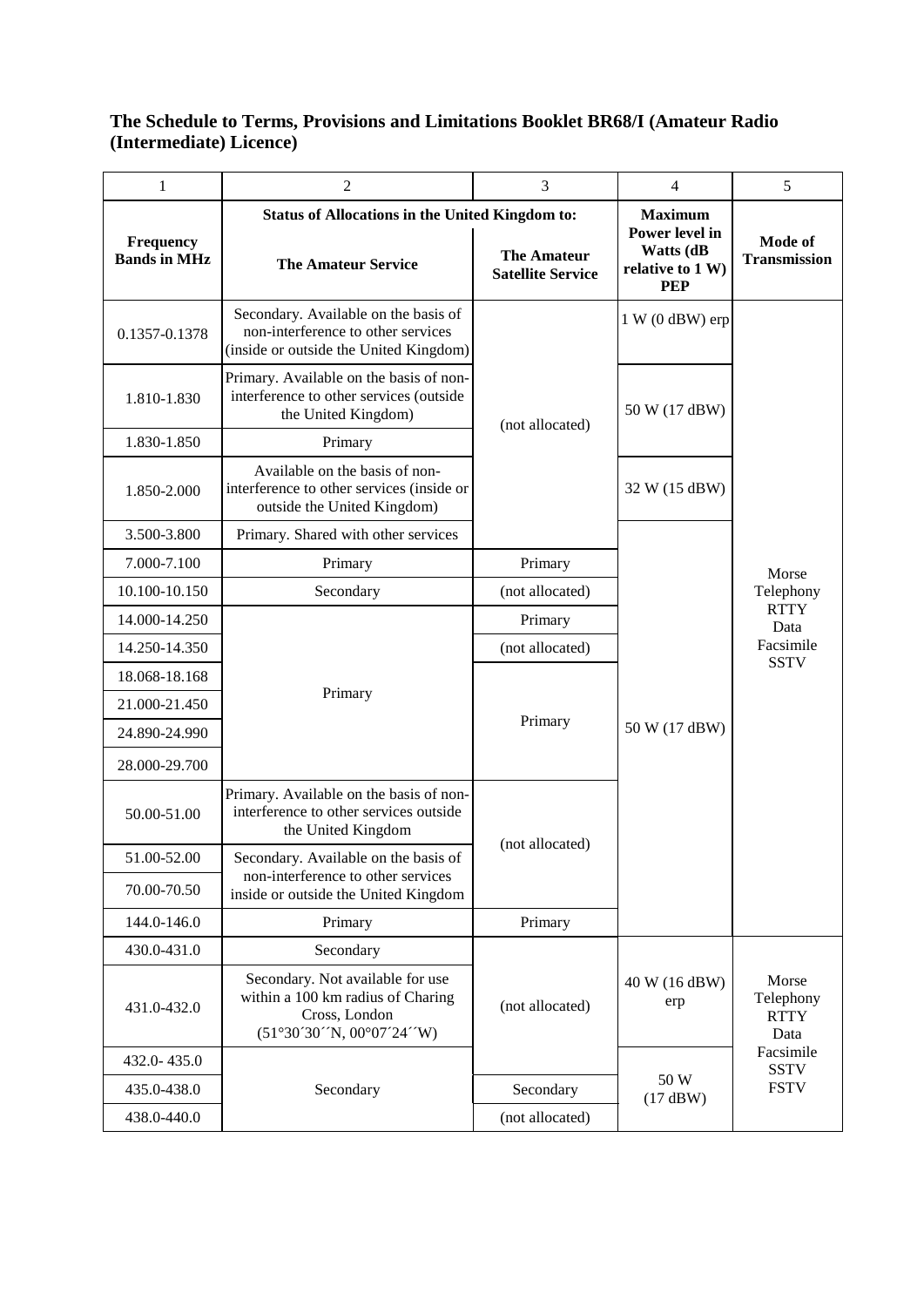| $\mathbf{1}$                     | $\overline{2}$                                                                                                                            | 3                                                                                   | $\overline{4}$                                                | 5                                                                                    |
|----------------------------------|-------------------------------------------------------------------------------------------------------------------------------------------|-------------------------------------------------------------------------------------|---------------------------------------------------------------|--------------------------------------------------------------------------------------|
|                                  | <b>Status of Allocations in the United Kingdom to</b>                                                                                     |                                                                                     | <b>Maximum</b>                                                |                                                                                      |
| Frequency<br><b>Bands in MHz</b> | <b>The Amateur Service</b>                                                                                                                | <b>The Amateur Satellite</b><br><b>Service</b>                                      | Power level in<br>Watts (dB<br>relative to 1 W)<br><b>PEP</b> | Mode of<br><b>Transmission</b>                                                       |
| 1240-1260                        | Secondary                                                                                                                                 | (not allocated)                                                                     | 50 W<br>(17 dBW)                                              | Morse<br>Telephony<br><b>RTTY</b><br>Data<br>Facsimile<br><b>SSTV</b><br><b>FSTV</b> |
| 1260-1270                        |                                                                                                                                           | Secondary.<br>Earth to space only                                                   |                                                               |                                                                                      |
| 1270-1325                        |                                                                                                                                           | (not allocated)                                                                     |                                                               |                                                                                      |
| 2310-2400                        |                                                                                                                                           |                                                                                     |                                                               |                                                                                      |
| 2400-2450                        | Secondary. Users must accept<br>interference from ISM users                                                                               | Secondary. Users must accept<br>interference from ISM users                         |                                                               |                                                                                      |
| 3400-3475                        | Secondary                                                                                                                                 | (not allocated)                                                                     |                                                               |                                                                                      |
| 5650-5670                        |                                                                                                                                           | Secondary.<br>Earth to space only                                                   |                                                               |                                                                                      |
| 5670-5680                        |                                                                                                                                           | (not allocated)                                                                     |                                                               |                                                                                      |
| 5755-5765                        |                                                                                                                                           |                                                                                     |                                                               |                                                                                      |
| 5820-5830                        | Secondary. Users must accept<br>interference from ISM users                                                                               |                                                                                     |                                                               |                                                                                      |
| 5830-5850                        |                                                                                                                                           | Secondary. Users must accept<br>interference from ISM users.<br>Space to Earth only |                                                               |                                                                                      |
| 10000-10125                      | Secondary                                                                                                                                 | (not allocated)                                                                     |                                                               |                                                                                      |
| 10225-10450                      |                                                                                                                                           |                                                                                     |                                                               |                                                                                      |
| 10450-10475                      |                                                                                                                                           | Secondary                                                                           |                                                               |                                                                                      |
| 10475-10500                      | (not allocated)                                                                                                                           |                                                                                     |                                                               |                                                                                      |
| 24000-24050                      | Primary. Users must accept<br>interference from ISM users                                                                                 | Primary. Users must accept<br>interference from ISM users                           |                                                               |                                                                                      |
| 24050-24150                      | Secondary. May only be used<br>with the written consent of the<br>Secretary of State. Users must<br>accept interference from ISM<br>users | (not allocated)                                                                     |                                                               |                                                                                      |
| 24150-24250                      | Secondary                                                                                                                                 |                                                                                     |                                                               |                                                                                      |
| 47000-47200                      | Primary                                                                                                                                   | Primary                                                                             |                                                               |                                                                                      |
| 75500-76000                      | Primary (1)                                                                                                                               | Primary (1)                                                                         |                                                               |                                                                                      |
| 142000-144000                    | Primary (1)                                                                                                                               | Primary                                                                             |                                                               |                                                                                      |
| 248000-250000                    | Primary                                                                                                                                   | Primary                                                                             |                                                               |                                                                                      |

ISM = Industrial, Scientific and Medical.

(1) Until 31 December 2006.